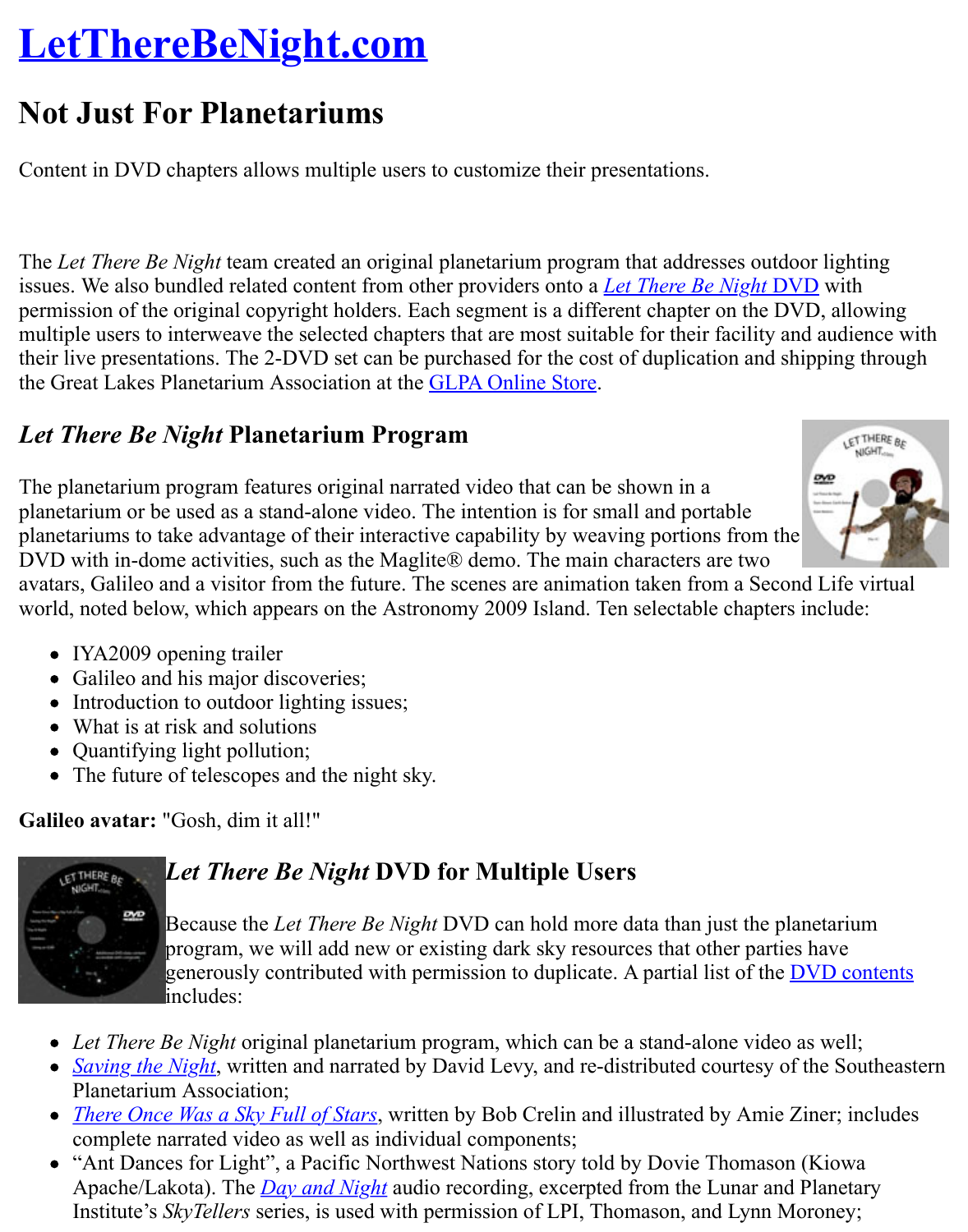- Karrie Berglund;
- *DarkSkies*[, an animated video segment conveying the impact of light](http://www.planetary.org/explore/topics/how_it_works/planetary_analogs/parks.html) pollution on sidewalk astronomy (right); courtesy of Tim Brothers (astrobrothers at gmail.com);
- [Globe at Night teacher and family activity packets, and resources from](http://www.illinoislighting.org/) the National Optical Astronomy Observatory.
- GEMS *Observing the Jupiter System* activity that simulates the positions of Jupiter's moons as observed by Galileo; courtesy of Alan Gould and Regents of UC.
- *Using a Sky Quality Meter*, a student video about using an SQM for Globe at Night; co Patrick Eme.
- *In This Light* song; performed by John Kaufmann and Dan Dennis; courtesy of **Starball**
- *Shoulders of Giants* song; courtesy of ©Johannes Kepler Project. Words and Music by Perfor[med by The Chromatics.](http://kepler.nasa.gov/ed/activities/jupmoonsGEMS.html)
- Lucifer's Bait song; courtesy of **Bandazian**.

The *Let There Be Night* team is posting program notes, images, activities, and other supporting online at this website.

**SkyTellers:** "The stories were not meant to explain these mysteries; rather, they were told to l pay attention to our world." - Lynn Moroney

## **Sample Program**

The *Let There Be Night* DVD contents are diverse so that multiple users can tailor it to their needs. Libraries, youth groups, city councils, astronomy clubs, classroom teachers, and planetarians material that serves their res[pective audience](http://www.lynnmoroney.com/)s. Below is a sample outline of a program that co presented in a portable planetarium:

- 1. Open to a darkening sky with pre-recorded "Ant Dances for Light", a Pacific Northwest story told by Dovie Thomason (Kiowa Apache/Lakota).
- 2. Introduce the need for light in modern society, yet allow participants to discover side ef technology. Conduct in-dome demonstrations, using unshielded mini-flashlights in "can guide participants to identify three aspects of light pollution (glare, light trespass, and s to discover benefits of fully shielded lights.
- 3. Present in-dome There Once Was a Sky Full of Stars, written by Bob Crelin and illustrational Ziner.
- 4. Conduct a live, traditional presentation of constellations and celestial highlights at that planetarium's starfield.
- 5. Introduce notion of magnitudes.
- 6. Segue to the constellation Orion and present a live primer on how students and visitors their observation[s of Orion to Globe at Night.](http://www.bobcrelin.com/author.html)

**Spreading the Word:** The 2-DVD set can be purchased for the cost of duplication and shipping

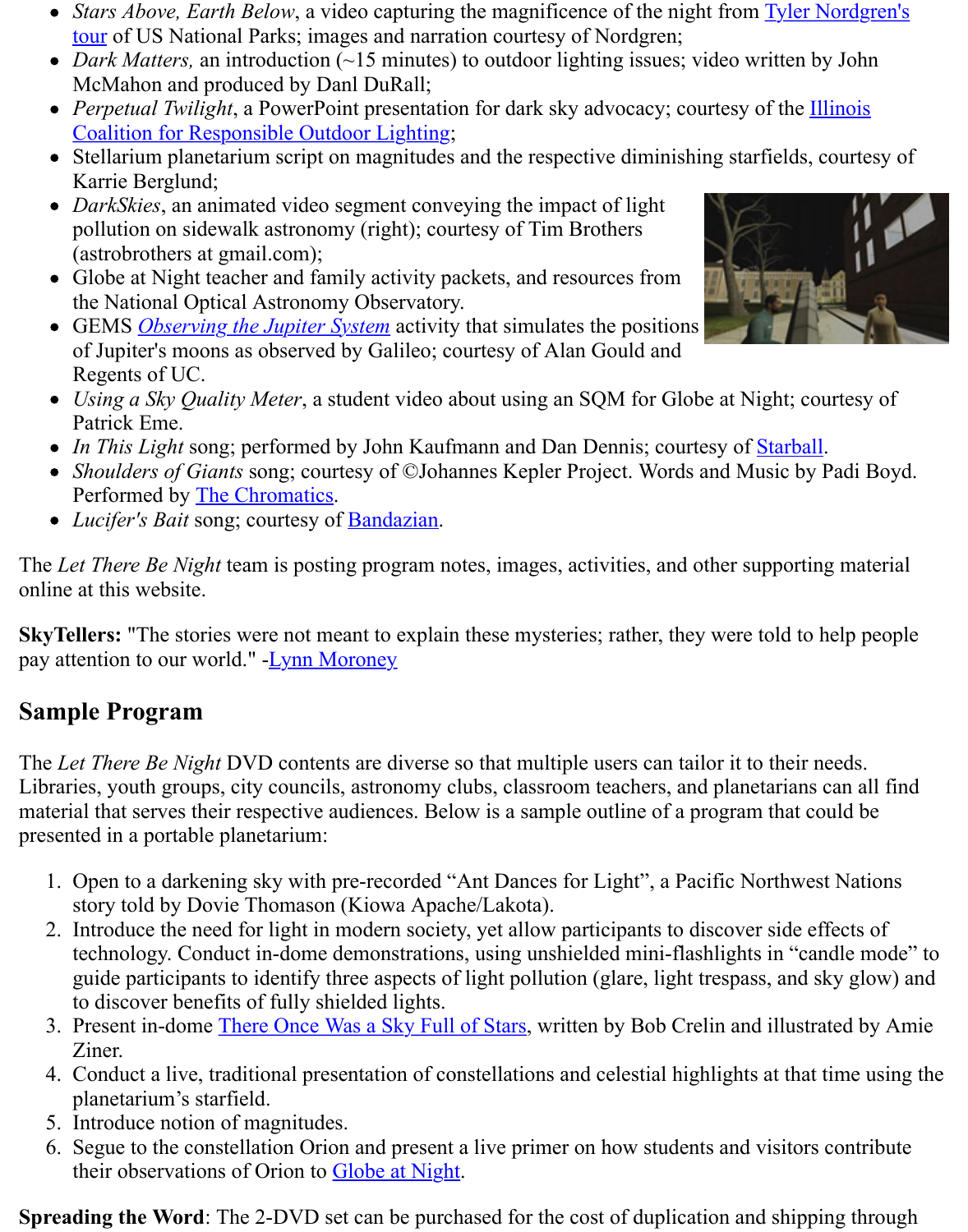

 $\sum_{i=1}^{\infty}$  Holodeck-like structure environment,  $\sum_{i=1}^{\infty}$ immerse yourself in [an urban street scen](http://www.glpaweb.org/zencart5/index.php?main_page=product_info&cPath=2&products_id=29)e with various types of ou By adjusting the lighting fixtures, the visitors can see the outcome actions on the nightscape, for better or for worse. In another scene the courtyard of Galileo's villa in Arcetri, where he lived his later

house arrest.

As of December 2008, the interactive structure resides on CoLab Island at http://slurl.com/secondlife/NASA%20CoLab/151/98/702; however, it will move to Astronomy 2009 Island during the International Year of Astronomy. Designed by Itazura Radio of the Primagination Factory, the building contains the domed hologrid and a Great Hall, where other IYA2009 displays will be featured.

**Virtual Scenarios:** In the virtual world of Second Life, visitors can [experience the trade-offs of outdoor lighting and propose](http://slurl.com/secondlife/NASA%20CoLab/151/98/702) solutions for lessening the impact of the technology on s[ociety.](http://www.lettherebenight.com/iya.html)



We encourge groups large and small to follow up their visits with a meaningful activity that a outdoor lighting. One school district in northern Indiana is coordinating a significant observing All students in grades 3-8 will experience grade-appropriate excerpts from the program during planetarium visit and conduct the subsequent star counting experiment. The project staff has metalschool principals to coordinate implementation of *Let There Be Night* and has visited each of twice to present to the teachers the roles of students and teachers alike. The two-disc DVD set Teachers web page give further details and guidance.

All 6,000+ students in grades 3-8 will observe Orion during a two-week span March 14-28,20 coincides with the international Globe at Night (GaN) program. The number of stars they see suggests the level of light pollution at the respective sites. They will match their observations limiting magnitude star charts posted online at GaN and contained in the *Let There Be Night* I

[Concurrently, selec](http://www.lettherebenight.com/teachers.html)t teams of students from each of 14 schools within the d[istrict will quantify](http://www.lettherebenight.com/dvd.html) with hand-held Sky Quality Meters (SQMs). Each night, cloudy or clear, they will record the school grounds and post the SQM values the next day in school. In class, teachers will guide students share their observations and an[alyze the data. After rev](http://www.globe.gov/GaN/)iewing and discussing the district-wide will create a model from LEGO® blocks that shows how much of the night sky has been lost their findings to the School Board of Education.

**Recommended Reading:** *Sky Lore from Planet Earth: stories from around the world...Orion.* Author/illustrator/planetarian Dayle Brown shares the lore of Orion from multiple cultures in hemispheres.

# **Other Pla[netarium Programs for](http://www.lettherebenight.com/blocks.html) IYA2009**